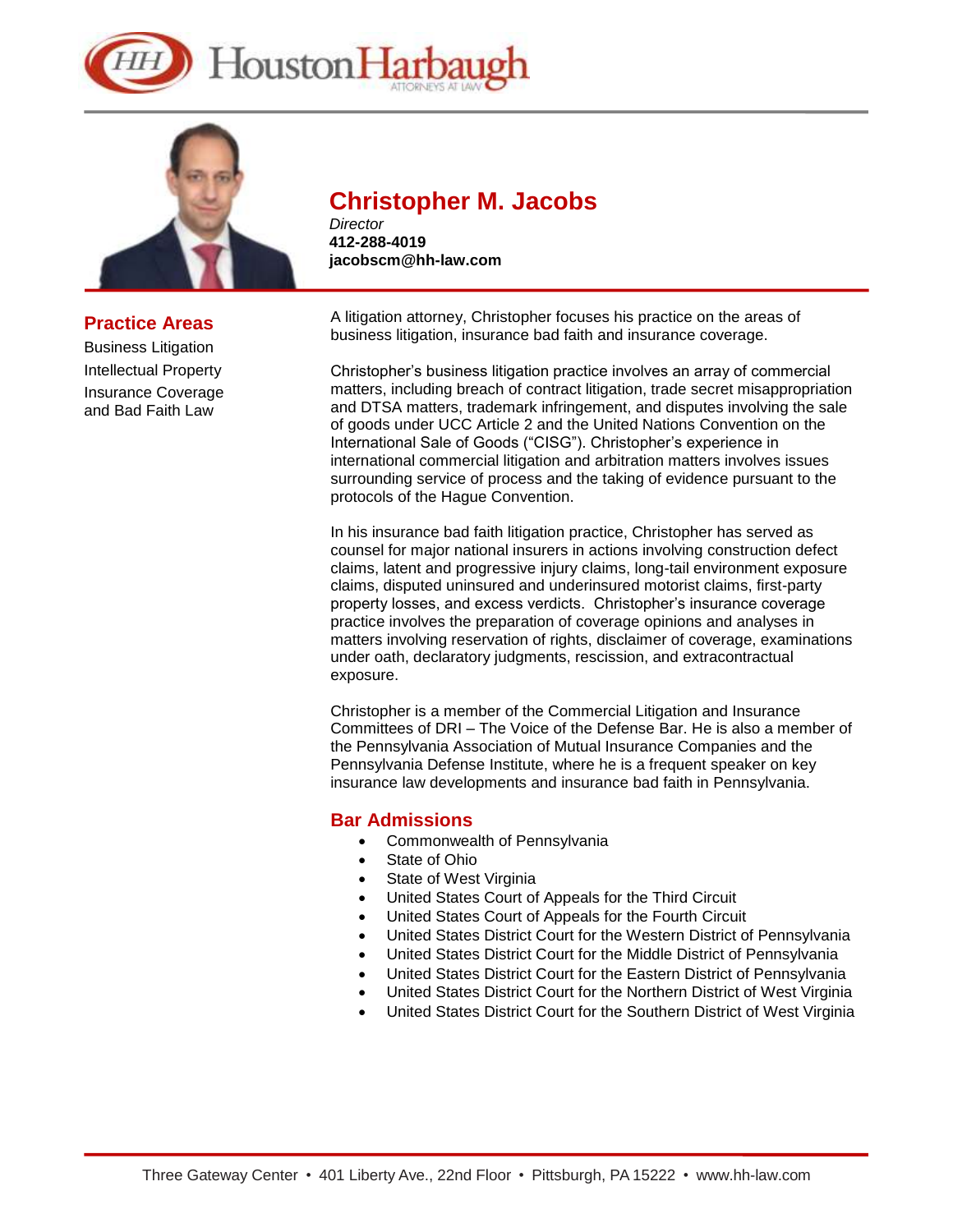

## **Christopher M. Jacobs**

*Director* **412-288-4019 jacobscm@hh-law.com**

*page 2*

#### **Education**

- University of Pittsburgh School of Law, J.D. *Research Editor of the University of Pittsburgh Law Review Certificate in International & Comparative Law Willem C. Vis International Commercial Arbitration Moot, Vienna Austria*
- University of Richmond, B.A. *Magna Cum Laude*

## **Awards/Recognition**

- Pennsylvania Super Lawyer, 2019-2022
- Pennsylvania Super Lawyers Rising Star, 2011-2016

## **Professional Affiliations**

- Member, Allegheny County Bar Association
- Member, Pennsylvania Bar Association
- Member, Pennsylvania Defense Institute
- Member, Pennsylvania Association of Mutual Insurance Companies (PAMIC)
- Member, DRI The Voice of the Defense Bar
- Member, Commercial Litigation and Insurance Committee- DRI– The Voice of the Defense Bar

# **Community Involvement**

- Former President, Board of Directors, North Allegheny School **District**
- Former Board Member, McCandless-Franklin Park Ambulance Authority

# **Publications and Speaking Engagements**

- *Notice of Avoidance Under the CISG: A Practical Examination of Substance and Form Considerations, The Validity of Implicit Notice, and The Question of Revocability*, 64 U. Pitt. L. Rev. 407 (Winter 2003).
- *Protecting the Attorney-Client Privilege in Insurance Coverage and Bad Faith Litigation*, DRI Insurance Coverage and Claims Institute, July 26, 2021 | Chicago, IL | Presenter
- **Auto Claims in Pennsylvania** *DRI Webcast*, May 24, 2019
- **The 'Selective Way' Decision: A Catalyst for Increased Coverage Litigation?** *The Legal Intelligencer, Insurance Law Supplement* – August 30, 2016
- **I've Got You Covered (But I Reserve My Right Not To)** *Pennsylvania Association of Mutual Insurance Companies* April 10, 2018 - Gettysburg, PA (Presenter)
- **Reservation of Rights: General Principles and the Lessons of Lobenthal** *Pennsylvania Association of Mutual Insurance Companies* April 12, 2017 – Gettysburg, PA (Presenter)
- **Key Insurance Law Developments 2009** *Pennsylvania Defense Institute - Case Law & Legislative Update* July 14, 2009 – Pittsburgh, PA (Presenter)